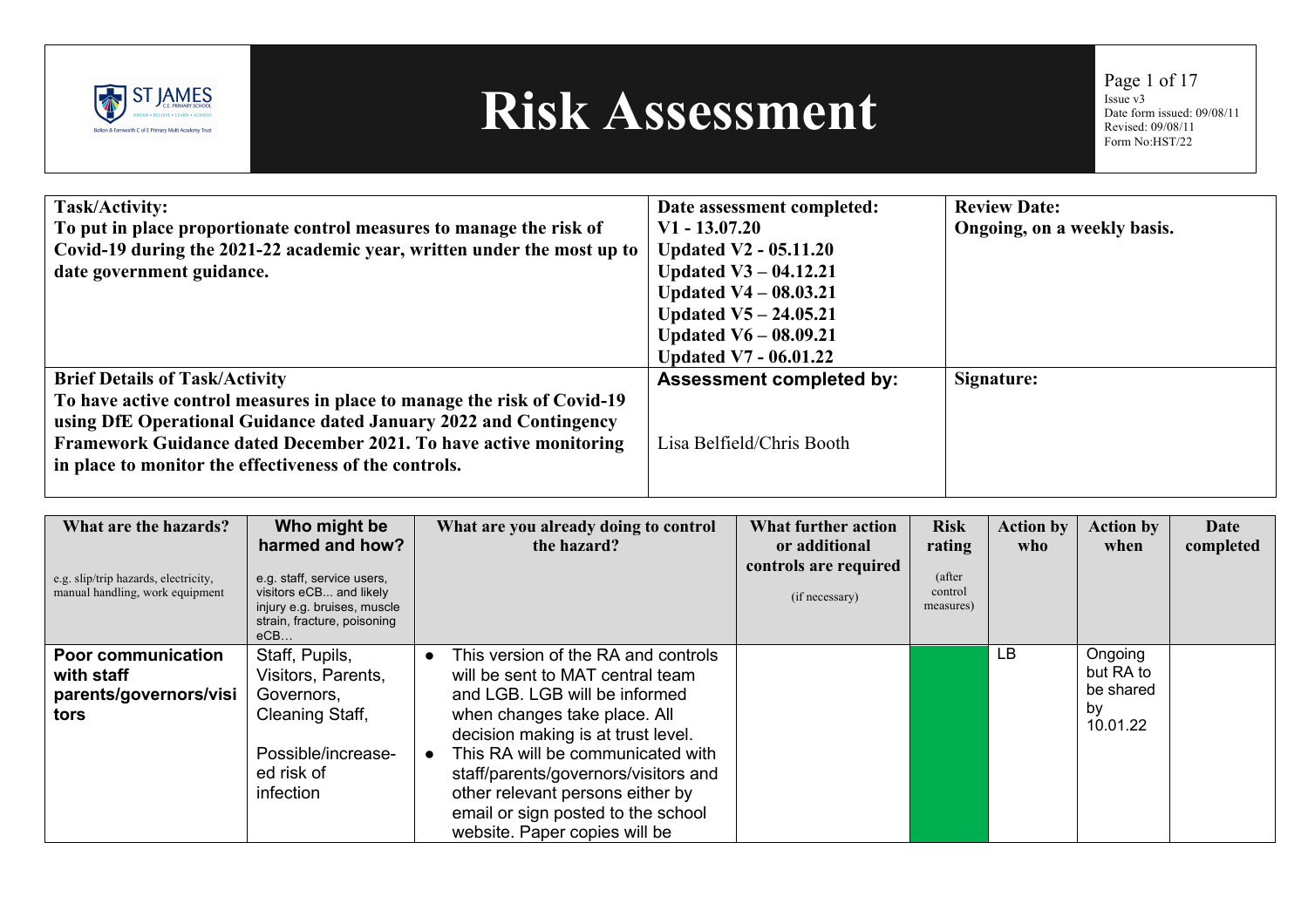|                                          |                                                                                                                        | $\bullet$<br>$\bullet$<br>$\bullet$<br>$\bullet$ | available in the school office if<br>required.<br>This version of the RA will be a part<br>of the induction process for any new<br>staff.<br>Notice to Visitors is displayed at<br>signing in system and emailed out<br>to any pre-planned visitors who<br>have email address.<br>Parents will be communicated with<br>via text, Facebook, signposted to<br>website and email or personal<br>phone call if required.<br>MAT Team will continue to run<br>regular 'Heads Together' online<br>meetings.                                                                                                                                                                                                                                                                                                                                                                                                                                                 |  |                                                         |          |  |
|------------------------------------------|------------------------------------------------------------------------------------------------------------------------|--------------------------------------------------|-------------------------------------------------------------------------------------------------------------------------------------------------------------------------------------------------------------------------------------------------------------------------------------------------------------------------------------------------------------------------------------------------------------------------------------------------------------------------------------------------------------------------------------------------------------------------------------------------------------------------------------------------------------------------------------------------------------------------------------------------------------------------------------------------------------------------------------------------------------------------------------------------------------------------------------------------------|--|---------------------------------------------------------|----------|--|
| <b>Cleaning regime not</b><br>sufficient | Staff, Pupils,<br>Visitors, Parents,<br>Governors,<br>Cleaning Staff,<br>Possible/increase-<br>ed risk of<br>infection | $\bullet$<br>$\bullet$<br>$\bullet$<br>$\bullet$ | Principal/caretaker to work together<br>and identify the type of cleaning<br>regime in place and what enhanced<br>cleaning regime is needed.<br>Principal/caretaker to work together<br>with Bolton Cleaning team to assess<br>any further cleaning requirements.<br>Bolton Cleaning staff on site to be<br>informed of where a positive case<br>has been.<br>The regular cleaning during the day<br>of high touch objects such as toilet<br>handles/taps, door handles and light<br>switches. Caretaker to clean touch<br>points midway through the day or<br>more often if required. Teaching<br>and support staff to regularly clean<br>touch points in their classrooms/<br>spaces throughout the day.<br>Touch points to be cleaned with<br>disinfectant spray and disposable<br>blue roll which will be kept in each<br>room.<br>Surfaces that a symptomatic person<br>has come into contact with will be<br>cleaned and disinfected, including |  | <b>LB</b><br>CB<br>MB<br>All staff<br>Cleaning<br>staff | 10.01.22 |  |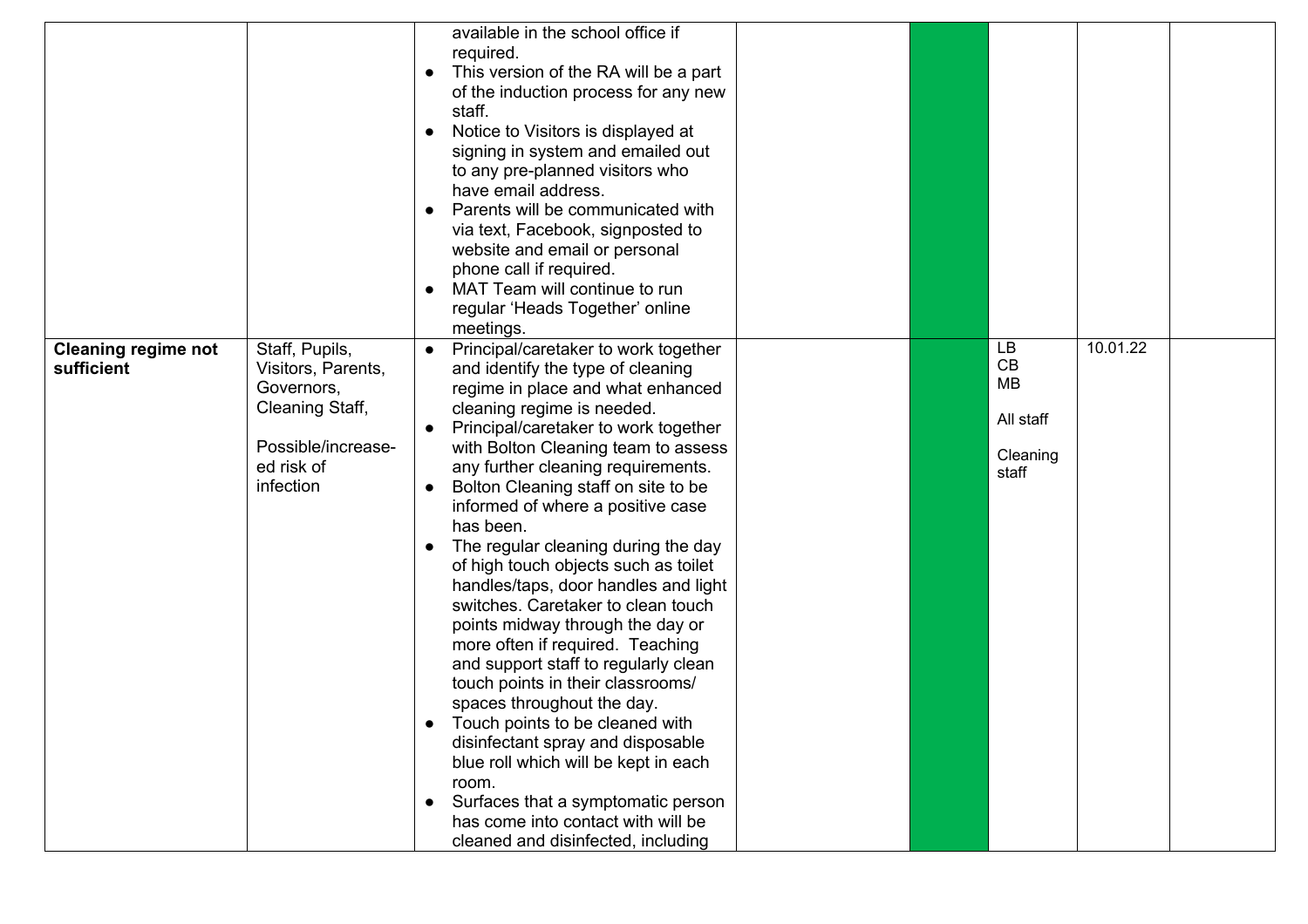|                                             |                                                                                                                        | $\bullet$<br>$\bullet$<br>$\bullet$<br>$\bullet$<br>$\bullet$ | items which are visibly<br>contaminated with body fluids.<br>Areas where this happens will be<br>put out of use until thoroughly<br>cleaned. Staff who do this will need<br>to use appropriate PPE.<br>All staff to check areas to ensure<br>they have been cleaned<br>appropriately, raising concerns<br>directly with the Principal or Vice<br>Principal.<br>Lidded waste bins for tissues will be<br>emptied daily.<br>Principal to ensure that, where<br>assessed as needed school to<br>follow PHE/Gov guidance on the<br>use of PPE to protect against<br>coronavirus.<br>Any used PPE will be placed in<br>lidded tissue bins. As per usual<br>practice any bodily fluids or PPE<br>with bodily fluids on will be placed in<br>the yellow bodily fluids bin that will<br>be collected by PHS (can be found<br>in the unisex/disabled toilet).<br>School has been sprayed long life<br>antimicrobial coating which recently<br>achieved the ISO21702. This was<br>done in December 2021 and will last |                                                                                                                      |                              |          |  |
|---------------------------------------------|------------------------------------------------------------------------------------------------------------------------|---------------------------------------------------------------|-------------------------------------------------------------------------------------------------------------------------------------------------------------------------------------------------------------------------------------------------------------------------------------------------------------------------------------------------------------------------------------------------------------------------------------------------------------------------------------------------------------------------------------------------------------------------------------------------------------------------------------------------------------------------------------------------------------------------------------------------------------------------------------------------------------------------------------------------------------------------------------------------------------------------------------------------------------------------------------------------------------|----------------------------------------------------------------------------------------------------------------------|------------------------------|----------|--|
|                                             |                                                                                                                        |                                                               | approximately 3 months.                                                                                                                                                                                                                                                                                                                                                                                                                                                                                                                                                                                                                                                                                                                                                                                                                                                                                                                                                                                     | Work with other                                                                                                      | LB                           | 10.01.22 |  |
| <b>Lack of cleaning</b><br>products on site | Staff, Pupils,<br>Visitors, Parents,<br>Governors,<br>Cleaning Staff,<br>Possible/increase-<br>ed risk of<br>infection | $\bullet$<br>$\bullet$                                        | Principal to ensure there is a<br>continued sufficient supply on site.<br>Office staff/Caretaker and Principal<br>to monitor the amount of cleaning<br>products such as soap, sanitiser,<br>paper towels, toilet roll, disposable<br>cloth, bin liners etc and order when<br>supplies are low, not when they<br>have ran out. All staff to help with<br>this.<br>Staff have a responsibility to alert<br>the caretaker/office staff or Principal                                                                                                                                                                                                                                                                                                                                                                                                                                                                                                                                                            | schools within the<br>MAT if products are<br>hard to source $-$<br>consider sharing of<br>resources if<br>necessary. | CB<br><b>MW</b><br><b>MB</b> |          |  |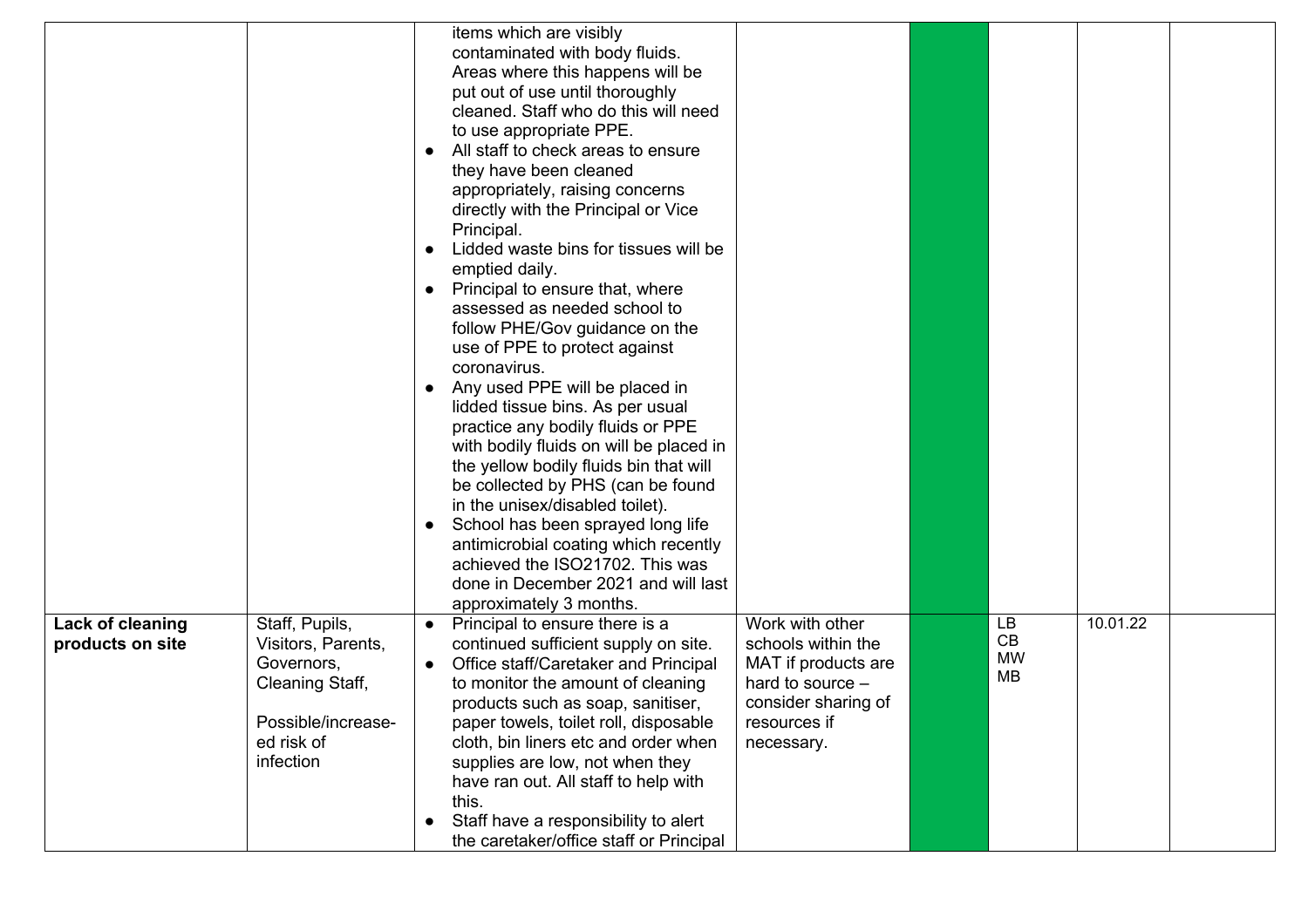|                                                                            |                                                                                                                                            | $\bullet$<br>$\bullet$ | if they do not have anti-bacterial<br>spray, blue roll or tissues in their<br>classroom.<br>Reminder to staff and others that<br>soap and water are the best<br>products to use to maintain clean<br>hands.<br>Caretaker to monitor the use of<br>cleaning and hygiene products<br>during the day and replenish when<br>needed.                                                                                                                                                                                                                                                                                                                                                                                                                                                                                                                                                                                                   |                                          |                         |         |  |
|----------------------------------------------------------------------------|--------------------------------------------------------------------------------------------------------------------------------------------|------------------------|-----------------------------------------------------------------------------------------------------------------------------------------------------------------------------------------------------------------------------------------------------------------------------------------------------------------------------------------------------------------------------------------------------------------------------------------------------------------------------------------------------------------------------------------------------------------------------------------------------------------------------------------------------------------------------------------------------------------------------------------------------------------------------------------------------------------------------------------------------------------------------------------------------------------------------------|------------------------------------------|-------------------------|---------|--|
| <b>Staff/Pupils who are</b><br>vulnerable and/or with<br>underlying health | All<br>persons/vulnerable<br>persons                                                                                                       | $\bullet$<br>$\bullet$ | Current government guidance is<br>being applied.<br>The government announced on                                                                                                                                                                                                                                                                                                                                                                                                                                                                                                                                                                                                                                                                                                                                                                                                                                                   | Consult with HR for<br>further advice if | <b>LB</b><br><b>SLT</b> | 10.0122 |  |
| <b>issues</b>                                                              | Possible/increase-<br>ed risk of<br>infection, legal,<br>financial and<br>reputation risk for<br>not following<br>Government<br>guidelines | $\bullet$<br>$\bullet$ | 15.09.21 that CEV and pregnant<br>staff with CEV conditions will not be<br>expected to shield again which<br>reflects the pause to the shielding<br>guidance dated 01.04.21. Staff who<br>are CEV/CV can return to work if<br>they cannot work from home.<br>Individual risk assessments will be<br>put in place if needed.<br>Staff with underlying health issues,<br>those within the identified vulnerable<br>groups, have been instructed to<br>make their condition or<br>circumstances known to the school.<br>Records are kept of this and<br>regularly updated.<br>Parents of pupils with underlying<br>health conditions are asked to make<br>school aware of this through data<br>collection forms.<br>Staff who are pregnant will have an<br>individual risk assessment. All<br>pregnant women will be encouraged<br>to adhere to social distancing<br>measures and good hygiene as per<br>RCOG/government guidelines. | necessary.                               |                         |         |  |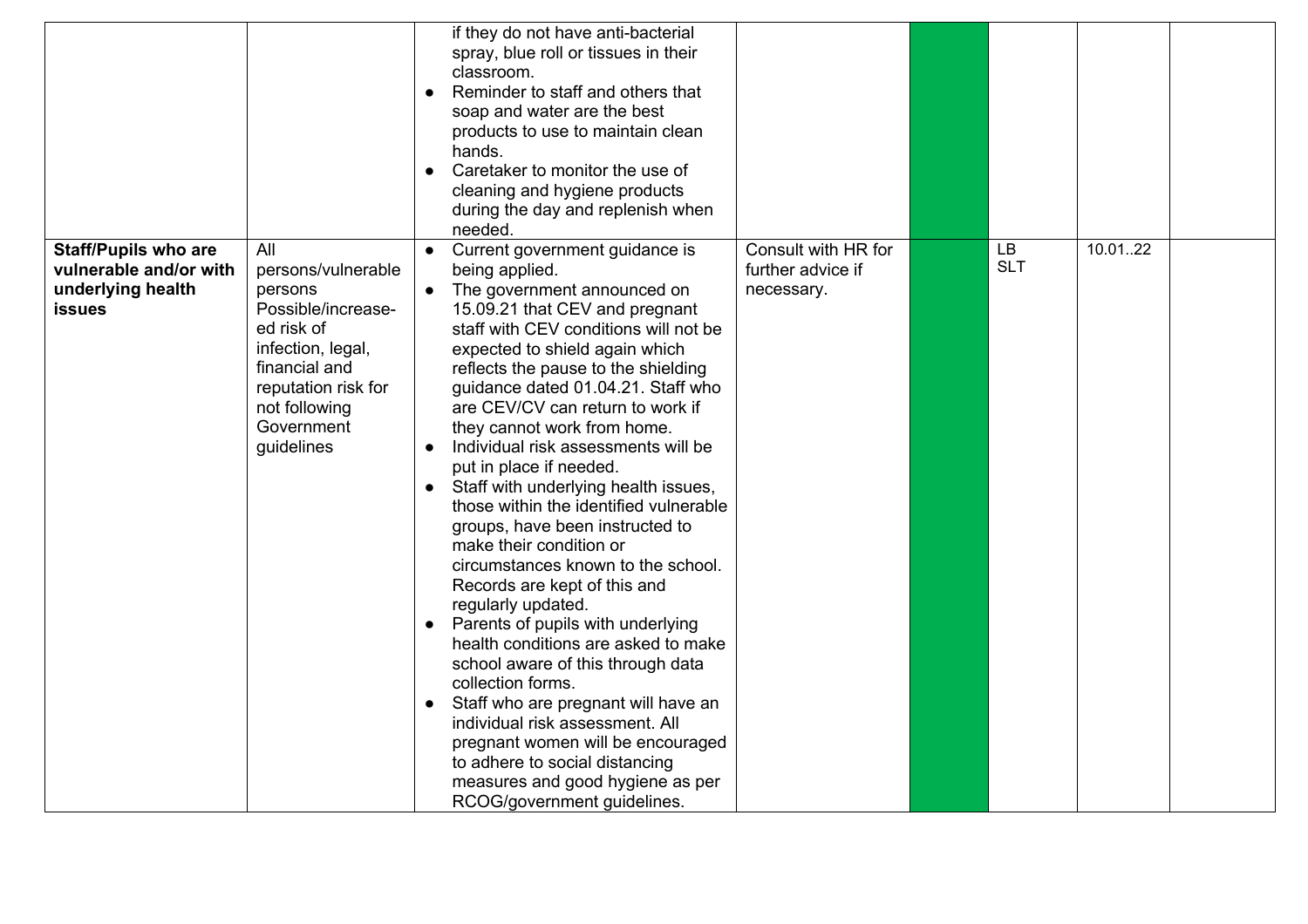| <b>Cross contamination</b><br>with shared<br>resources.                   | Staff/Pupils/Visitors<br>Possible/increase-<br>ed risk of<br>infection | Resources used to be cleaned<br>before and after use.<br>All surfaces to be wiped down<br>$\bullet$<br>regularly.<br>Regular hand cleaning routine<br>established.<br>Water fountains are not to be used.<br>Children to bring in own named<br>water bottle.                                                                                                                                                                                                                                                                                                                                             | All staff                                                               | 10.01.22                                                |  |
|---------------------------------------------------------------------------|------------------------------------------------------------------------|----------------------------------------------------------------------------------------------------------------------------------------------------------------------------------------------------------------------------------------------------------------------------------------------------------------------------------------------------------------------------------------------------------------------------------------------------------------------------------------------------------------------------------------------------------------------------------------------------------|-------------------------------------------------------------------------|---------------------------------------------------------|--|
| <b>Contamination/spread</b><br>of virus due to large<br>group gatherings. | Staff/Pupils/Visitors<br>Possible/increase-<br>ed risk of<br>infection | For Spring Term 1 whole school<br>$\bullet$<br>worship activities will move to a<br>virtual model.<br>Planned class assemblies for Spring<br>Term 1 will be postponed until later<br>in the year.<br>Spring Term 1 Parents Evening will<br>be phone consultations.<br>Whole staff training will only take<br>$\bullet$<br>place in the school hall so social<br>distancing can be applied.                                                                                                                                                                                                               | All staff                                                               | Spring<br>Term 1 to<br>be<br>reviewed<br>on<br>11.02.22 |  |
| <b>Cross contamination</b><br>with snack time.                            | Staff/Pupils<br>Possible/increase-<br>ed risk of<br>infection          | Hands washed prior to infant fruit<br>snack and milk.<br>Hands washed prior to morning<br>snack time.                                                                                                                                                                                                                                                                                                                                                                                                                                                                                                    | All staff                                                               | Ongoing                                                 |  |
| <b>Cross contamination</b><br>when providing<br>intimate care.            | Staff/Pupils                                                           | Staff to wear face coverings, gloves<br>$\bullet$<br>and aprons when administering first<br>aid or providing intimate care<br>(intimate care policy).<br>First Aid certificates to be monitored<br>and staff to access either online or<br>face to face training when<br>necessary. Senior Office<br>Administrator will keep a record of<br>first aid certificate expiry dates.<br>Those staff required to wear PPE<br>$\bullet$<br>(e.g. SEND intimate care;<br>receiving/handling deliveries;<br>cleaning staff) have been instructed<br>on how to put on and how to<br>remove PPE carefully to reduce | Staff who<br>engage in<br>intimate<br>care e.g.<br><b>EYFS</b><br>staff | Ongoing                                                 |  |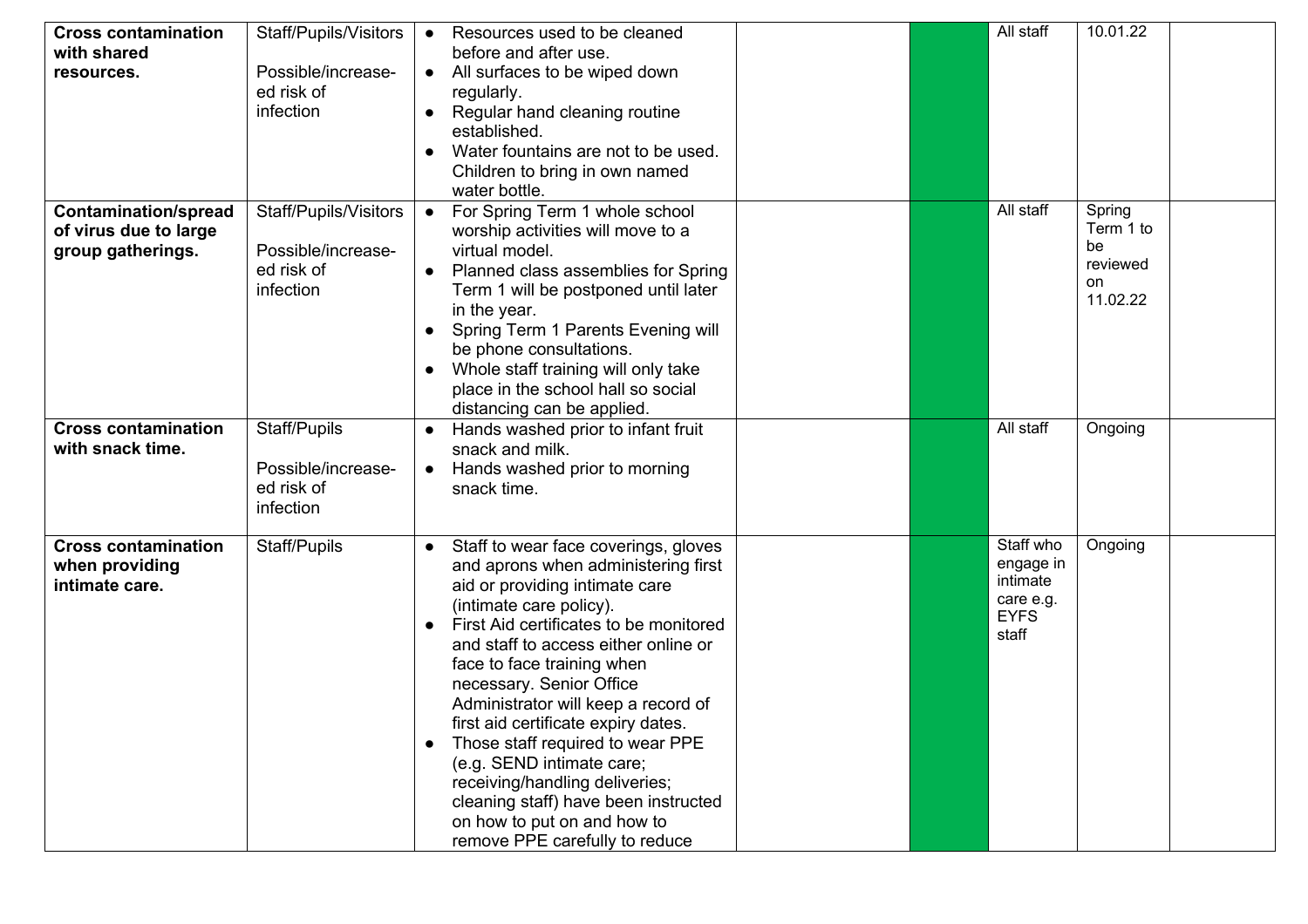|                                                                            |                       | contamination and also how to<br>dispose of them safely.<br>Staff are reminded that wearing of<br>gloves is not a substitute for good<br>handwashing. However, gloves<br>must be worn when carrying out                                                                                                                                                                                                                                                                                                                                                                                                                                                                                                                                                                                                                                                                                                                                                                                                                                        |           |         |
|----------------------------------------------------------------------------|-----------------------|------------------------------------------------------------------------------------------------------------------------------------------------------------------------------------------------------------------------------------------------------------------------------------------------------------------------------------------------------------------------------------------------------------------------------------------------------------------------------------------------------------------------------------------------------------------------------------------------------------------------------------------------------------------------------------------------------------------------------------------------------------------------------------------------------------------------------------------------------------------------------------------------------------------------------------------------------------------------------------------------------------------------------------------------|-----------|---------|
|                                                                            |                       | intimate care.                                                                                                                                                                                                                                                                                                                                                                                                                                                                                                                                                                                                                                                                                                                                                                                                                                                                                                                                                                                                                                 |           |         |
| <b>Cross contamination</b><br>due to poor hand and<br>respiratory hygiene. | Staff/Pupils/Visitors | Ensure all staff know that ensuring<br>good hygiene for everyone is a key<br>safety measure of the most up to<br>date DfE operational guidance<br>dated January 2022. Regular hand<br>cleaning must continue to take<br>place in school.<br>Children clean hands (wash or<br>sanitise) on entry to school, before<br>snack, after snack, after playtimes,<br>before lunch, after lunch, leaving<br>school, using the toilet and when<br>they sneeze.<br>Respiratory hygiene of 'catch it, bin<br>it, kill it' must continue. Staff and<br>pupils are encouraged to use E-bug<br>resources on<br>https://campaignresources.phe.gov.<br>uk/schools - an interactive site on<br>how to stop germs spreading.<br>Washing hands posters to be<br>replaced if damaged.<br>Reminders on how to wash hands<br>properly.<br>Ensure adequate stock levels of<br>tissues for each class/office. Staff to<br>inform caretaker if they need tissues<br>or sanitiser for their classroom.<br>Adults are required to wear face<br>coverings in communal areas | All staff | Ongoing |
|                                                                            |                       | around school, unless exempt.                                                                                                                                                                                                                                                                                                                                                                                                                                                                                                                                                                                                                                                                                                                                                                                                                                                                                                                                                                                                                  |           |         |
| <b>Contamination due to</b><br>poor ventilation                            | Staff/Pupils/Visitors | Classroom windows and doors to be<br>kept open at all times. In colder<br>weather, windows can be kept ajar                                                                                                                                                                                                                                                                                                                                                                                                                                                                                                                                                                                                                                                                                                                                                                                                                                                                                                                                    | All Staff | Ongoing |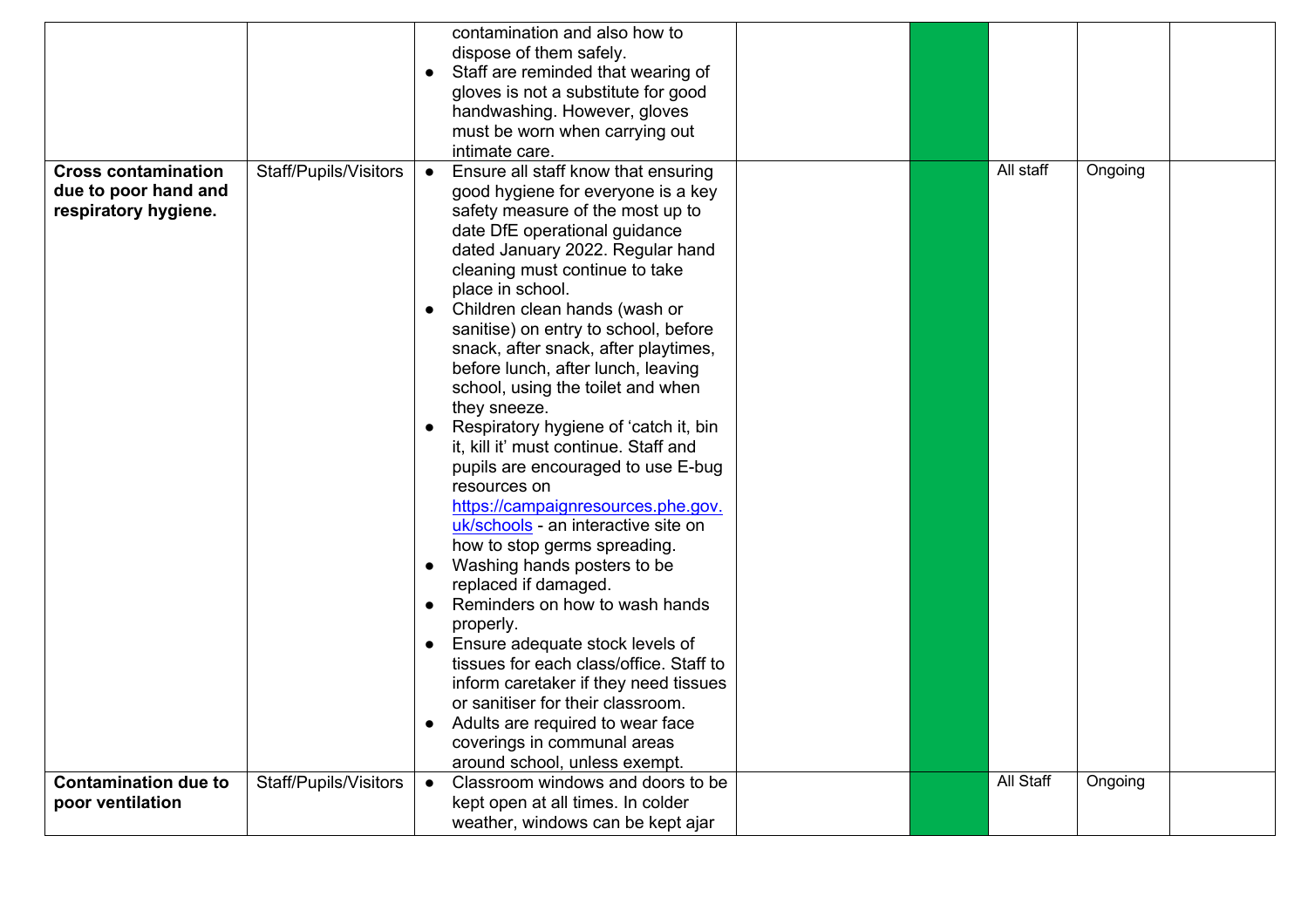|                                                                                                                  |              | and then opened fully when pupils<br>are not present e.g. break times.<br>When the hall is in use, the in built<br>$\bullet$<br>ventilation system will be put into<br>use also. During worship times, the<br>hall doors may be kept open as the<br>ventilation system will distract from<br>worship.<br>School has received 10 CO2<br>$\bullet$<br>monitors which are currently placed<br>in classrooms. This will be reviewed<br>and the monitors may be moved to<br>other places where ventilation may<br>not be as strong.<br>Caretaker to monitor ventilation<br>$\bullet$<br>around school, such as checking<br>staff have windows or doors open<br>and level of CO2 on monitors.                                                                                                                                                      |                               |         |  |
|------------------------------------------------------------------------------------------------------------------|--------------|----------------------------------------------------------------------------------------------------------------------------------------------------------------------------------------------------------------------------------------------------------------------------------------------------------------------------------------------------------------------------------------------------------------------------------------------------------------------------------------------------------------------------------------------------------------------------------------------------------------------------------------------------------------------------------------------------------------------------------------------------------------------------------------------------------------------------------------------|-------------------------------|---------|--|
| <b>Children displaying</b><br>covid symptoms<br>during school hours<br>(cross contamination,<br>spread of virus) | Staff/Pupils | Parents will be advised NOT to<br>$\bullet$<br>send their child into school if they<br>are displaying the main symptoms<br>and signs of coronavirus.<br>Isolation area provided - Vice<br>$\bullet$<br>Principal's office (or Learning Lodge<br>second option)<br>The Principal or SLT will be notified<br>$\bullet$<br>immediately.<br>Parents/Carers will be contacted to<br>$\bullet$<br>arrange for their child to be<br>collected -<br>If a child is awaiting collection,<br>they will be moved to a room<br>where they can be isolated<br>behind a closed door<br>(depending on the age of the<br>child), with appropriate adult<br>supervision and a window will<br>be opened for ventilation if<br>possible. If this is not possible,<br>move to an area which is at<br>least 2m's away from other<br>people. If the pupil needs the | LB<br><b>SLT</b><br>All staff | Ongoing |  |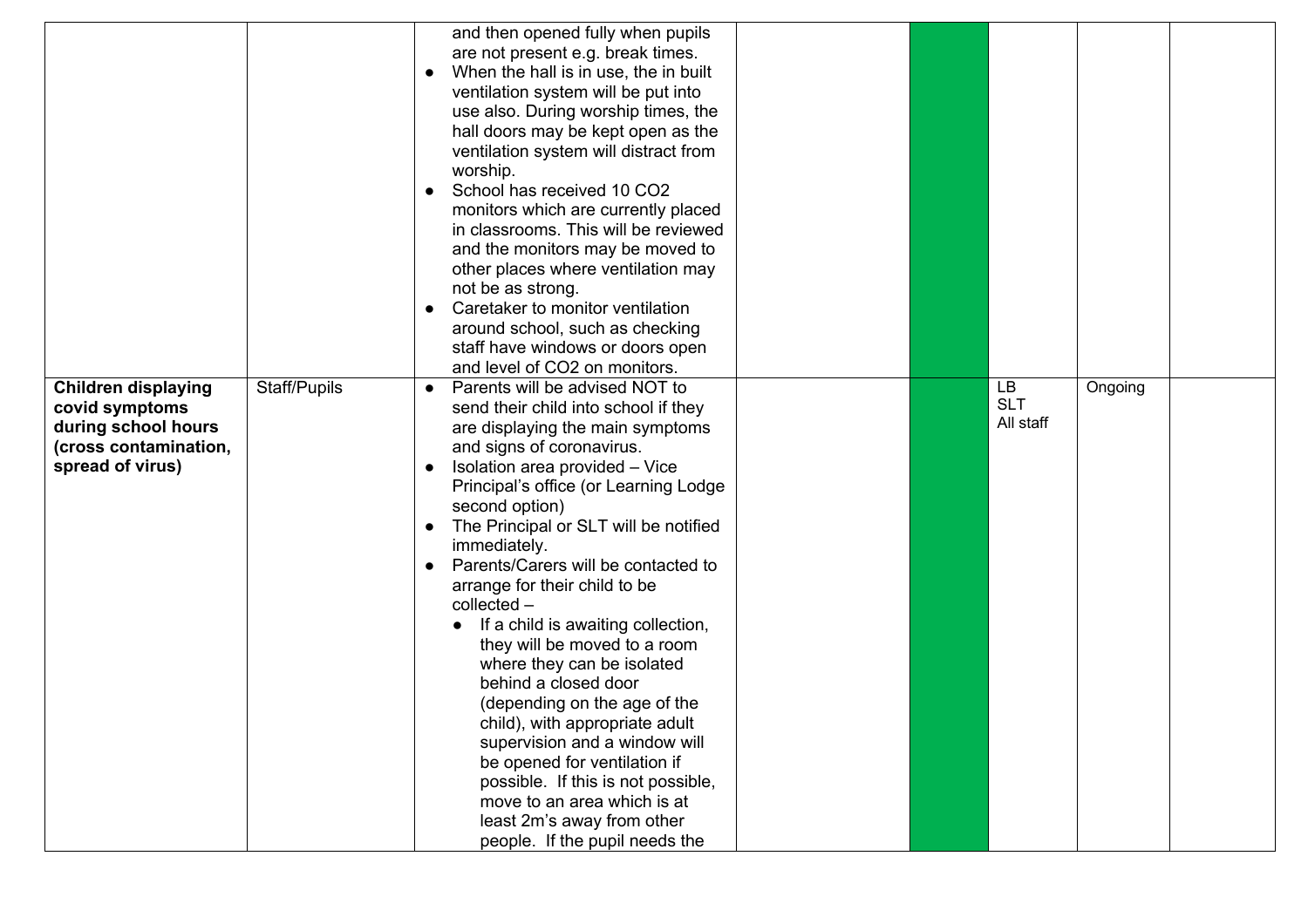| toilet whilst waiting to be                       |  |  |
|---------------------------------------------------|--|--|
| collected, they should use a                      |  |  |
| separate one (the unisex toilet)                  |  |  |
| if possible and the area should                   |  |  |
| be cleaned and disinfected                        |  |  |
| using standard cleaning                           |  |  |
| products before being used by                     |  |  |
| anyone else. Appropriate PPE                      |  |  |
| will be worn if the child needs                   |  |  |
| direct/personal care.                             |  |  |
| Staff and pupils who have been                    |  |  |
| in contact with the infected                      |  |  |
| person will wash their hands                      |  |  |
| thoroughly for 20 seconds.                        |  |  |
| The area/items that staff and                     |  |  |
| pupils have been in contact with                  |  |  |
| will be thoroughly cleaned                        |  |  |
| and/or items disposed of safely,                  |  |  |
| e.g. bagged separately.                           |  |  |
| Member of staff to remain with child<br>$\bullet$ |  |  |
| at least 2m distance.                             |  |  |
| • Apron and gloves to be worn if                  |  |  |
| contact with the child, a face mask               |  |  |
| to be provided if 2m cannot be                    |  |  |
| adhered to.                                       |  |  |
| Hand sanitisers and wipes to be<br>$\bullet$      |  |  |
| used.                                             |  |  |
| If a child develops symptoms<br>$\bullet$         |  |  |
| compatible with coronavirus, they                 |  |  |
| will be sent home and advised to                  |  |  |
| self-isolate and get a PCR test for               |  |  |
| their child (or isolate for 10 days if            |  |  |
| they do not wish to test their child).            |  |  |
| Their parents will be advised on the              |  |  |
| latest guidance for household self-               |  |  |
| isolation as some people are now                  |  |  |
| exempt from isolation.                            |  |  |
| • To access testing parents should                |  |  |
| use the 119 coronavirus service or                |  |  |
| book online at www.gov.uk/get-                    |  |  |
| coronavirus-test School have a                    |  |  |
| small number of postal tests that                 |  |  |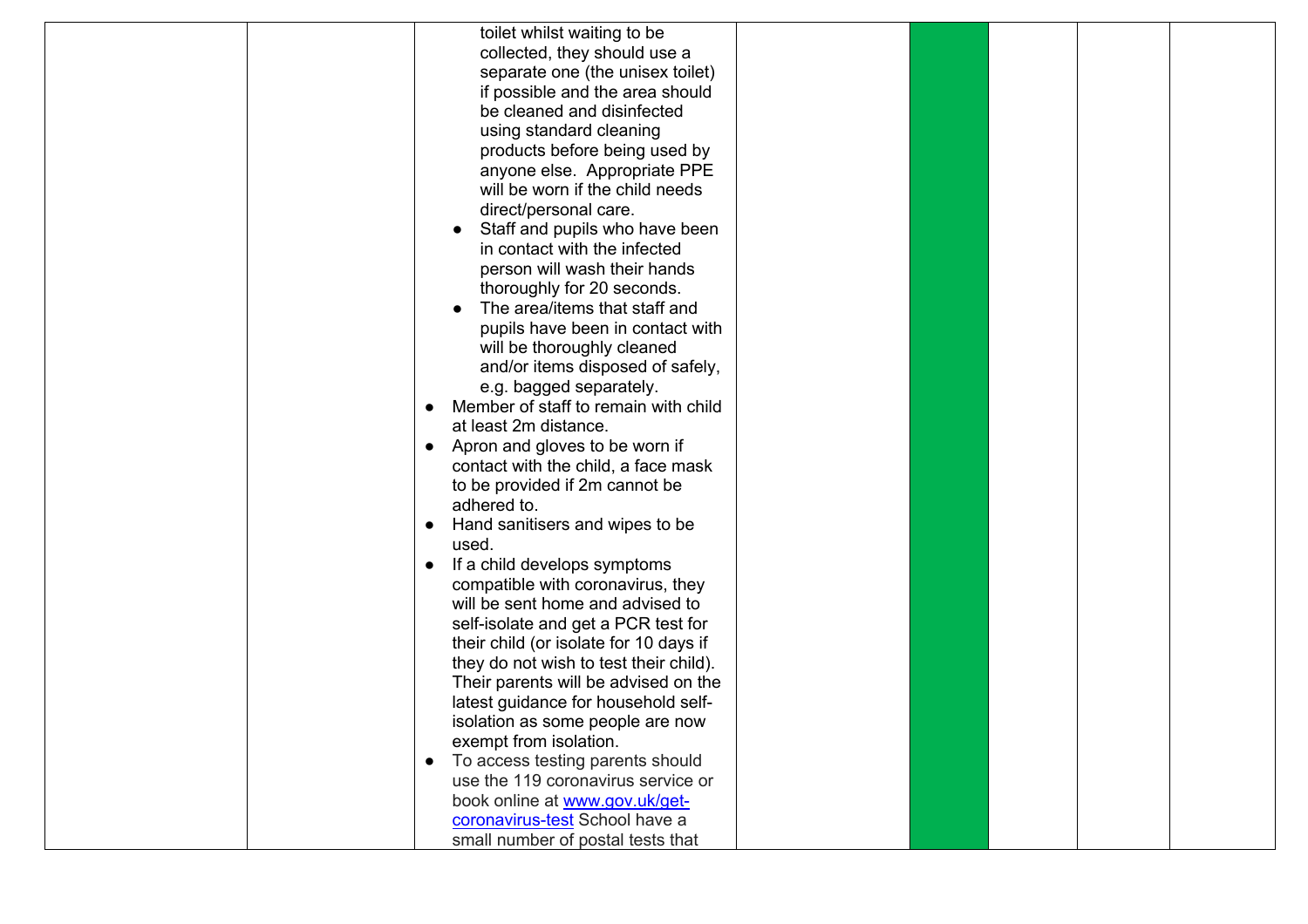|                                                                                                                |                       | can be given out to parents if it is<br>felt they would be unable to access<br>tests.<br>If the child tests negative on a PCR<br>$\bullet$<br>test, they can return to school.<br>School cannot accept negative<br>results from lateral flow tests if the<br>child is symptomatic. Unless the<br>child has tested negative on lateral<br>flow tests on day 6 and day 7 of<br>their isolation.<br>The unisex adult toilet allocated for<br>$\bullet$<br>symptomatic children if needed then<br>closed afterwards until thoroughly<br>cleaned.                                                                                                                                                                                                                                                                                                                                                                                                                                              |  |                                      |         |  |
|----------------------------------------------------------------------------------------------------------------|-----------------------|-------------------------------------------------------------------------------------------------------------------------------------------------------------------------------------------------------------------------------------------------------------------------------------------------------------------------------------------------------------------------------------------------------------------------------------------------------------------------------------------------------------------------------------------------------------------------------------------------------------------------------------------------------------------------------------------------------------------------------------------------------------------------------------------------------------------------------------------------------------------------------------------------------------------------------------------------------------------------------------------|--|--------------------------------------|---------|--|
| <b>Adults displaying</b><br>covid symptoms<br>during school hours<br>(cross contamination,<br>spread of virus) | Staff/Pupils/Visitors | Adults will be advised NOT to come<br>$\bullet$<br>into school if they are showing the<br>main symptoms and signs of<br>coronavirus. A 'Notice to Visitors' on<br>display in the office will remind<br>adults of this.<br>Adults will be encouraged to take<br>$\bullet$<br>part in the national vaccination<br>scheme. Individual choice will be<br>respected. Adults will be allowed<br>paid time off work to get their<br>vaccinations if necessary.<br>Adults will be encouraged to<br>$\bullet$<br>undertake twice weekly testing and<br>report their results to the national<br>website. Positive results must be<br>reported to the school Principal or<br>Vice Principal.<br>The adult will immediately leave the<br>$\bullet$<br>school premises and return straight<br>home. The adult will be advised to<br>get a PCR test.<br>Adults will be advised on the<br>$\bullet$<br>guidance for households to self-<br>isolate as some people are now<br>exempt from self-isolation. |  | <b>LB</b><br><b>SLT</b><br>All staff | Ongoing |  |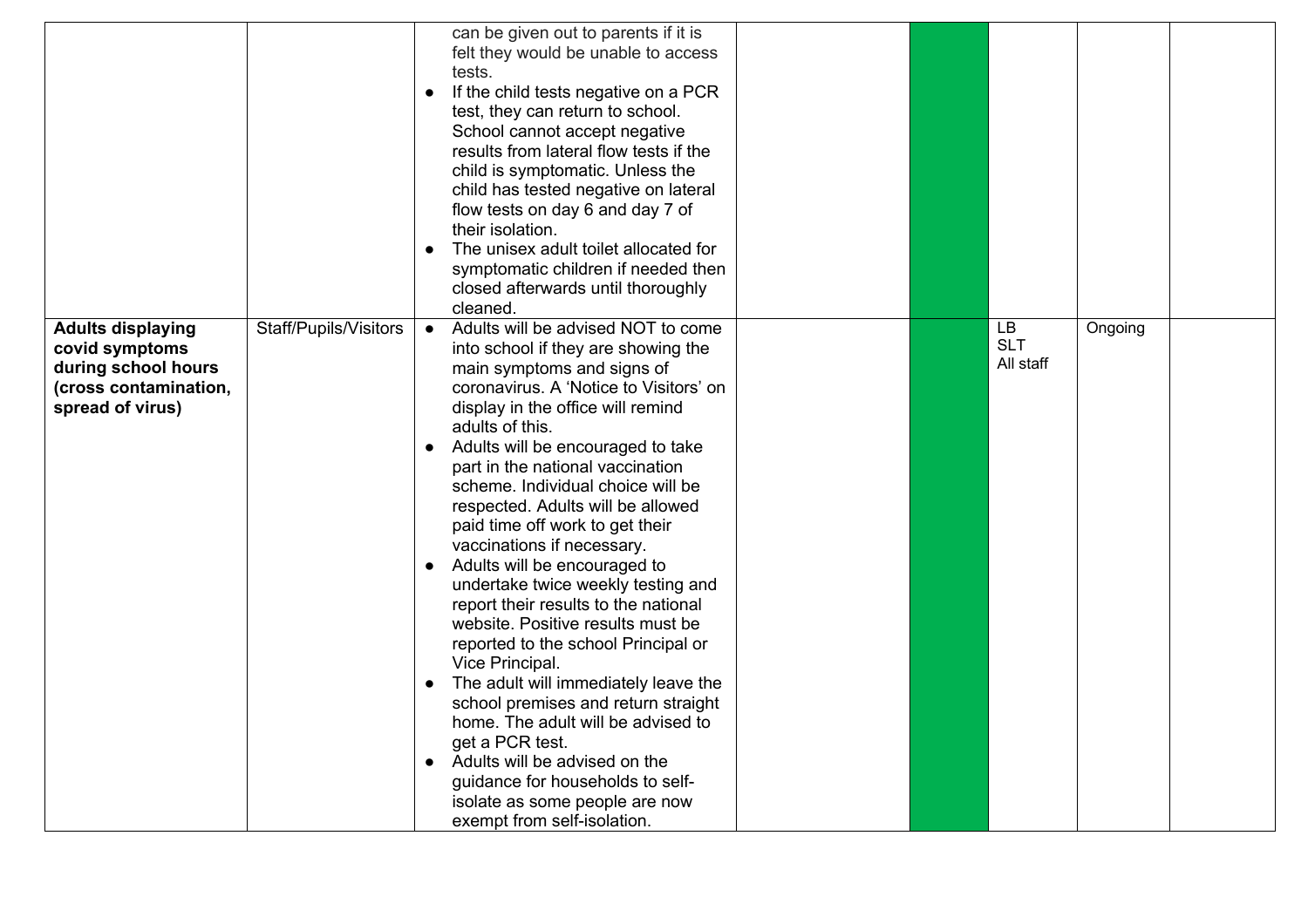| NHS Track and Trace will now<br>A positive case of<br>Staff/pupils/visitors<br>LB<br>Ongoing<br>$\bullet$<br>CB<br>coronavirus identified<br>contact all positive cases for contact<br>within school<br>tracing.<br>Pupil close contacts who are<br>identified in the school will not have<br>to self-isolate unless they are<br>symptomatic, as they are under 18<br>years and 6 months of age.<br>Asymptomatic pupil close contacts<br>will be asked to undertake daily<br>lateral flow tests for 7 days when<br>identified as a close contact. These<br>pupils do not have to isolate if each<br>day they return a negative test.<br>Parents will be asked to email                                                                                                                                             |  | If the adult tests negative, they can<br>return to school. |  |  |  |
|--------------------------------------------------------------------------------------------------------------------------------------------------------------------------------------------------------------------------------------------------------------------------------------------------------------------------------------------------------------------------------------------------------------------------------------------------------------------------------------------------------------------------------------------------------------------------------------------------------------------------------------------------------------------------------------------------------------------------------------------------------------------------------------------------------------------|--|------------------------------------------------------------|--|--|--|
| email address.<br>Self-isolating pupils who are well<br>$\bullet$<br>enough will be expected to engage<br>in learning from home. See the<br>Remote Learning Contingency Plan<br>for information on what this will look<br>like.<br>Staff close contacts who are<br>identified by Track and Trace (in<br>school) will only have to self-isolate<br>if they are NOT fully vaccinated or<br>are aged below 18 years and 6<br>months. Asymptomatic staff close<br>contacts will be asked to undertake<br>daily lateral flow tests for 7 days<br>when identified as a close contact.<br>Staff will be asked to email negative<br>results to the school office email<br>address.<br>School will need to send case<br>$\bullet$<br>details to Bolton SPOC on the<br>online form:<br>https://forms.office.com/r/5tKrxsXKtr |  | negative results to the school office                      |  |  |  |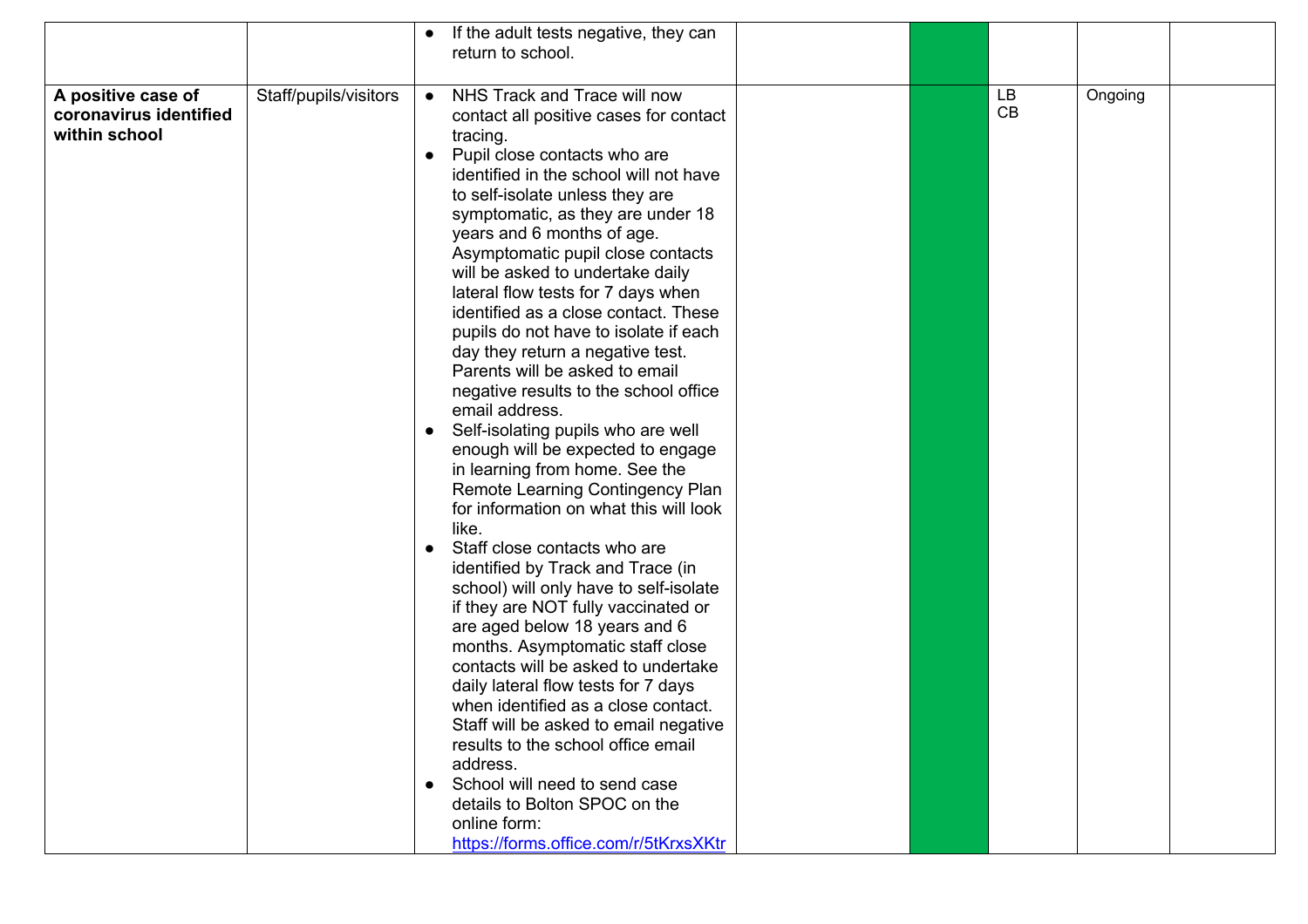|                      |        | $\bullet$ | School will issue a 'warn and inform'<br>letter to the relevant class, and if |  |           |         |  |
|----------------------|--------|-----------|-------------------------------------------------------------------------------|--|-----------|---------|--|
|                      |        |           | necessary the whole school.                                                   |  |           |         |  |
|                      |        |           |                                                                               |  |           |         |  |
|                      |        | $\bullet$ | Lateral flow positive cases who are                                           |  |           |         |  |
|                      |        |           | asymptomatic will be asked to follow                                          |  |           |         |  |
|                      |        |           | government guidance re PCR test                                               |  |           |         |  |
|                      |        |           | and isolation periods. From                                                   |  |           |         |  |
|                      |        |           | 11.02.22, school will accept positive                                         |  |           |         |  |
|                      |        |           | lateral flow tests from asymptomatic                                          |  |           |         |  |
|                      |        |           | people as confirmation they have                                              |  |           |         |  |
|                      |        |           | covid-19.                                                                     |  |           |         |  |
|                      |        | $\bullet$ | Positive cases who test negative on                                           |  |           |         |  |
|                      |        |           | lateral flow tests on days 6 and 7 of                                         |  |           |         |  |
|                      |        |           | their self-isolation will be allowed to                                       |  |           |         |  |
|                      |        |           | return to school. Negative results                                            |  |           |         |  |
|                      |        |           | need to be sent to the school office.                                         |  |           |         |  |
| The number of staff  | Pupils |           | School employs aTA3 cover                                                     |  | <b>LB</b> | Ongoing |  |
| who are available is |        |           | supervisor. If this member of staff is                                        |  | CB        |         |  |
| lower than that      |        |           | available then they will be used in                                           |  | All staff |         |  |
| required to teach    |        |           | the first instance to cover absent                                            |  |           |         |  |
| classes in school    |        |           | teachers.                                                                     |  |           |         |  |
| effectively/safely.  |        | $\bullet$ | The Vice Principal/Principal will                                             |  |           |         |  |
|                      |        |           | cover classes if needed.                                                      |  |           |         |  |
|                      |        | $\bullet$ | Supply staff will be sought if                                                |  |           |         |  |
|                      |        |           | available and school is financially                                           |  |           |         |  |
|                      |        |           | able to do so.                                                                |  |           |         |  |
|                      |        | $\bullet$ | The PPA timetable may need to be                                              |  |           |         |  |
|                      |        |           | rearranged to cover classes at short                                          |  |           |         |  |
|                      |        |           | notice. Teachers will still receive                                           |  |           |         |  |
|                      |        |           | their PPA in the week.                                                        |  |           |         |  |
|                      |        | $\bullet$ | If no additional adult is available to                                        |  |           |         |  |
|                      |        |           | cover a class, classes may need to                                            |  |           |         |  |
|                      |        |           | be split up across school as a                                                |  |           |         |  |
|                      |        |           | temporary measure. Ideally no                                                 |  |           |         |  |
|                      |        |           | longer than 1 day and only 1 class                                            |  |           |         |  |
|                      |        |           | at any one time.                                                              |  |           |         |  |
|                      |        | $\bullet$ | If a teacher needs to self-isolate and                                        |  |           |         |  |
|                      |        |           | is well, the teacher will remote                                              |  |           |         |  |
|                      |        |           | access live into school to teach the                                          |  |           |         |  |
|                      |        |           | class. School will utilise TA2s to                                            |  |           |         |  |
|                      |        |           | supervise the face to face learning                                           |  |           |         |  |
|                      |        |           | provided remotely by the teacher.                                             |  |           |         |  |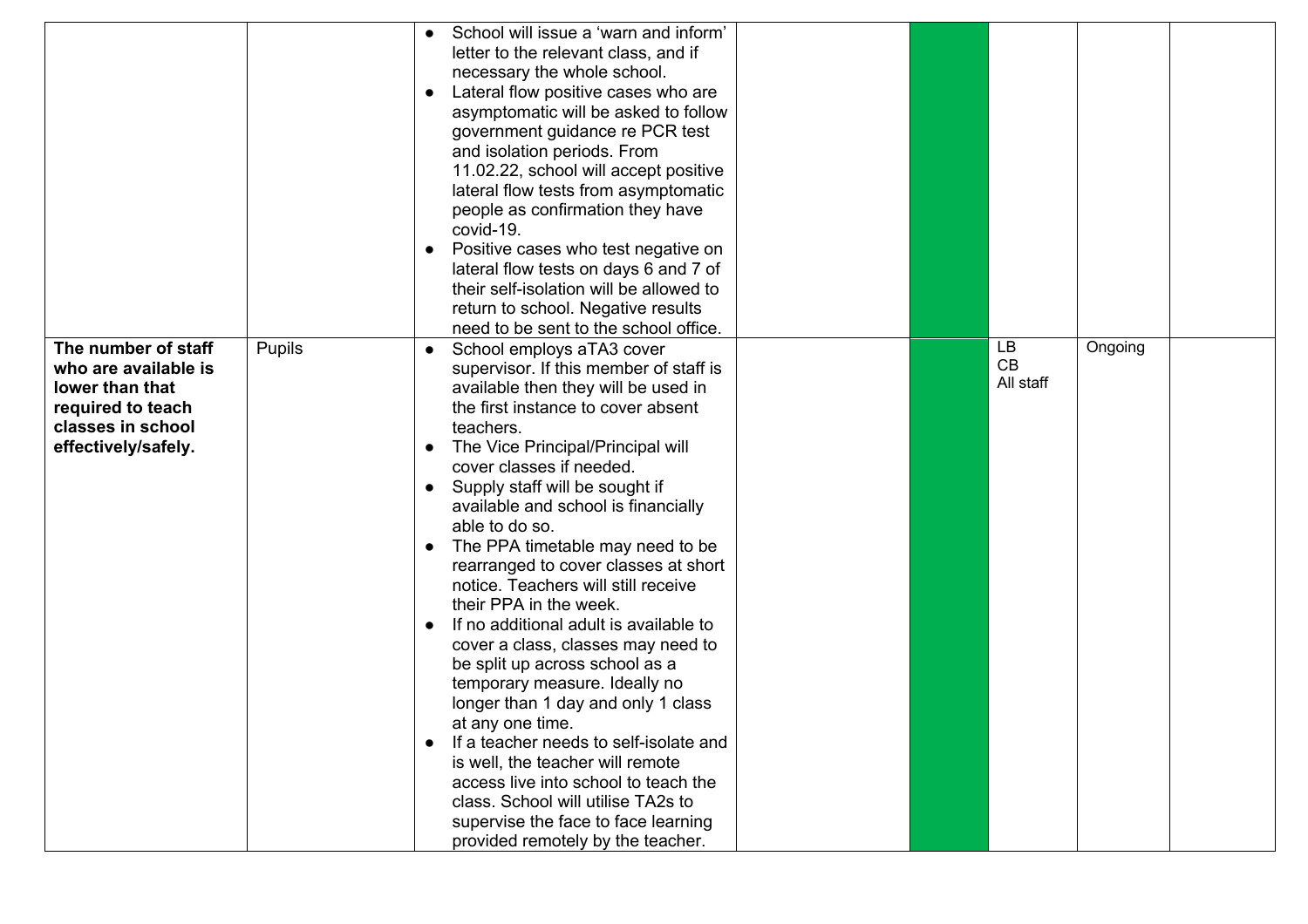|                            |                  | The Principal will inform the CEO of              |  |           |         |  |
|----------------------------|------------------|---------------------------------------------------|--|-----------|---------|--|
|                            |                  | staffing levels if it becomes a                   |  |           |         |  |
|                            |                  | concern for pupil and staff safety.               |  |           |         |  |
| <b>Risk of a localised</b> | All stakeholders | When 5 pupils/staff, who are likely               |  | LB        | Ongoing |  |
| outbreak within            |                  | to have mixed closely, test positive              |  | CB        |         |  |
| school.                    |                  | for Covid-19 within a 10 day period,              |  | All staff |         |  |
|                            |                  | or if 10% of pupils/staff, who are                |  |           |         |  |
|                            |                  | likely to have mixed closely, test                |  |           |         |  |
|                            |                  | positive for Covid-19 within a 10 day             |  |           |         |  |
|                            |                  | period, school should consider                    |  |           |         |  |
|                            |                  | further action. The Principal or Vice             |  |           |         |  |
|                            |                  | Principal will contact Bolton SPOC                |  |           |         |  |
|                            |                  | on 01204 336004 for further advice.               |  |           |         |  |
|                            |                  | Under the guidance of Bolton Public               |  |           |         |  |
|                            |                  | Health school (as an individual school)           |  |           |         |  |
|                            |                  | may need to:                                      |  |           |         |  |
|                            |                  | Reinstate the use of face coverings               |  |           |         |  |
|                            |                  | in staff communal areas                           |  |           |         |  |
|                            |                  | Reinstate the use of bubbles                      |  |           |         |  |
|                            |                  | Reinstate the use of staggered                    |  |           |         |  |
|                            |                  | starts and exits                                  |  |           |         |  |
|                            |                  | Reinstate the use of staggered                    |  |           |         |  |
|                            |                  | break and lunch times                             |  |           |         |  |
|                            |                  | Seek further advice from Public                   |  |           |         |  |
|                            |                  | Health for staff/pupils who are                   |  |           |         |  |
|                            |                  | classed as CEV/CV                                 |  |           |         |  |
|                            |                  | Communicate to staff/parents re                   |  |           |         |  |
|                            |                  | need for increased testing                        |  |           |         |  |
|                            |                  | Avoid large gathering of groups e.g.<br>$\bullet$ |  |           |         |  |
|                            |                  | assemblies                                        |  |           |         |  |
|                            |                  | Reinstate the remote learning<br>$\bullet$        |  |           |         |  |
|                            |                  | strategy                                          |  |           |         |  |
|                            |                  | For Spring Term, 1 school will                    |  |           |         |  |
|                            |                  | reintroduce virtual whole school                  |  |           |         |  |
|                            |                  | assembly/worship sessions.                        |  |           |         |  |
|                            |                  | For Spring Term 1, school will                    |  |           |         |  |
|                            |                  | reintroduced a staggered exit at                  |  |           |         |  |
|                            |                  | hometime when adult traffic is of                 |  |           |         |  |
|                            |                  | large volume.                                     |  |           |         |  |
|                            |                  | For Spring Term 1, we will pause                  |  |           |         |  |
|                            |                  | activities where parents are invited              |  |           |         |  |
|                            |                  | into school.                                      |  |           |         |  |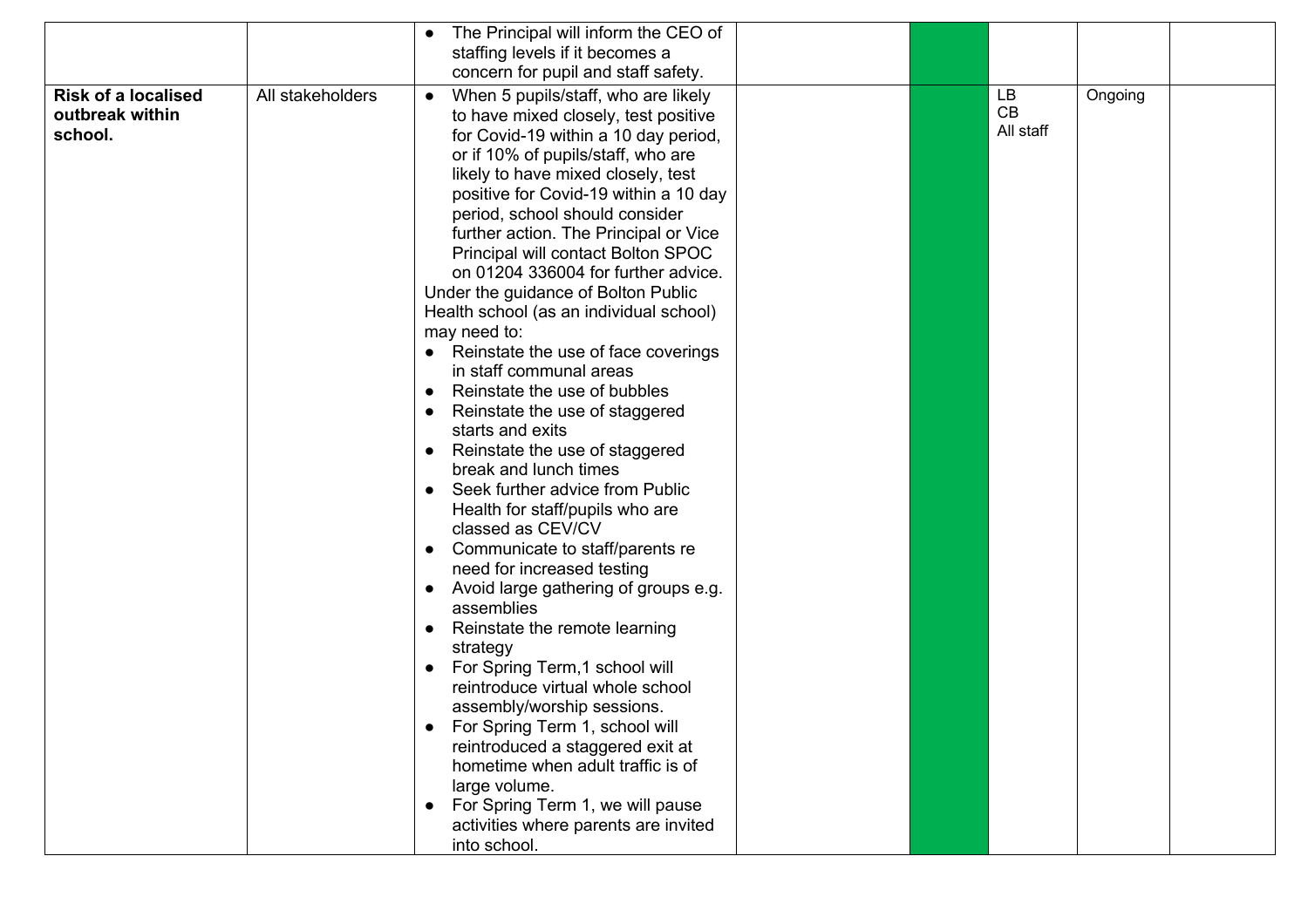| <b>Staff/Pupils' mental</b><br>health has been<br>adversely affected<br>during the period that<br>the school has been<br>closed and by the<br><b>COVID-19 crisis in</b><br>general. | Staff/Pupils           | Vice Principal is designated Mental<br>Health lead.<br>There is access to designated staff<br>$\bullet$<br>for all pupils who wish to talk to<br>someone about wellbeing/mental<br>health.<br>Resources/websites to support the<br>mental health of pupils have been<br>provided. PiXL provide well-being<br>packages which can be used in<br>classrooms.<br>Staff aware to complete a mental<br>$\bullet$<br>health disclosure form if they have<br>concerns about a pupil or colleague<br>and return to the Mental Health<br>Lead.<br>Learning Mentor for school pupils.<br>$\bullet$<br>Referral can be made to school<br>counsellor if needed.<br>EAP available for all staff and sign | <b>LB</b><br>CB<br><b>DM</b><br>All staff                                   | Ongoing            |  |
|-------------------------------------------------------------------------------------------------------------------------------------------------------------------------------------|------------------------|--------------------------------------------------------------------------------------------------------------------------------------------------------------------------------------------------------------------------------------------------------------------------------------------------------------------------------------------------------------------------------------------------------------------------------------------------------------------------------------------------------------------------------------------------------------------------------------------------------------------------------------------------------------------------------------------|-----------------------------------------------------------------------------|--------------------|--|
| <b>Pupils and staff are</b><br>grieving because of<br>loss of friends or<br>family.<br><b>Pupils eligible for free</b><br>school meals do not                                       | Staff/Pupils<br>Pupils | posted in the staff room.<br>The school has access to trained<br>$\bullet$<br>staff who can deliver bereavement<br>counselling and support.<br>Support is requested from other<br>$\bullet$<br>organisations when necessary<br>Winston's Wish to be used as a<br>$\bullet$<br>resource/service for affected<br>children.<br>EAP available for all staff and sign<br>posted in the staff room.<br>School will provide a packed lunch<br>grab bag/food parcel for any child                                                                                                                                                                                                                  | LB<br>CB<br><b>DM</b><br>All staff<br><b>LB</b><br><b>MW</b><br>Kitchen     | Ongoing<br>Ongoing |  |
| receive a meal if they<br>are absent from site<br>due to Covid-19<br>reasons.<br><b>Home Learning</b>                                                                               | Staff/Pupils           | who is unable to attend site due to<br>self-isolation.<br>School will provide home learning<br>$\bullet$<br>for individual pupils who are unable<br>to come to school if they are self-<br>isolating. This will predominately be<br>ensuring children have log in                                                                                                                                                                                                                                                                                                                                                                                                                          | <b>Staff</b><br>LB<br>$\mathsf{CB}$<br>All<br>teaching/<br>support<br>staff | Ongoing            |  |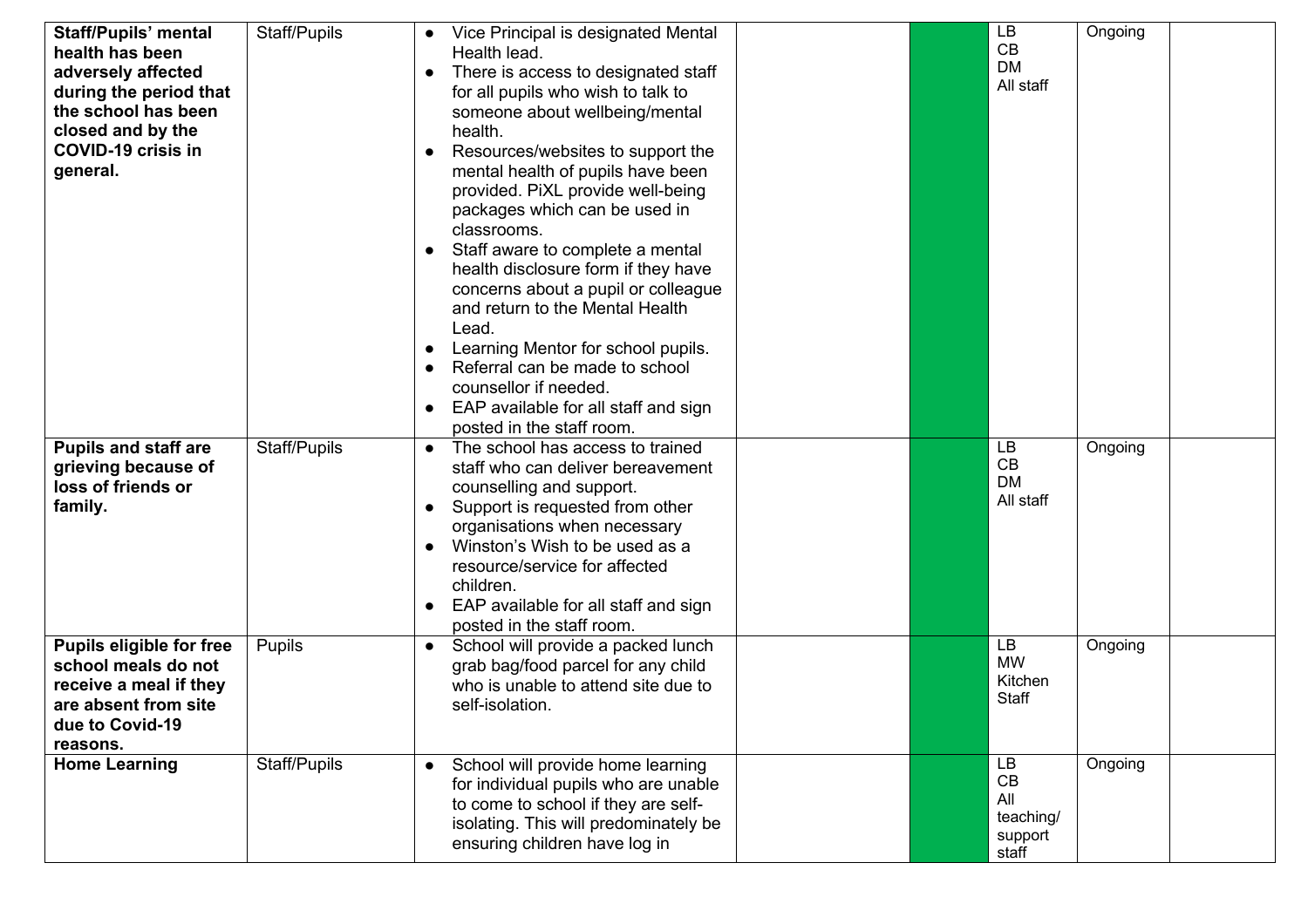|                                                                                            |                                                                                                                                                                                    | information for bought in<br>subscriptions e.g. TTRS and direct<br>parents to Oak National Academy.<br>School will reinstate the remote<br>$\bullet$<br>learning strategy in full, and make<br>most use of SeeSaw/Tapestry if a<br>local outbreak restricts attendance<br>of large pupil groups.                                                                                                                                                                                            |  |                                                        |         |  |
|--------------------------------------------------------------------------------------------|------------------------------------------------------------------------------------------------------------------------------------------------------------------------------------|---------------------------------------------------------------------------------------------------------------------------------------------------------------------------------------------------------------------------------------------------------------------------------------------------------------------------------------------------------------------------------------------------------------------------------------------------------------------------------------------|--|--------------------------------------------------------|---------|--|
| Poor attendance has<br>detrimental impact on<br>pupil well-being and<br>academic progress. | Pupils                                                                                                                                                                             | Attendance to school is compulsory.<br>$\bullet$<br>School will carry out its usual<br>procedures to support good<br>attendance. School will use its<br>ability to issue penalty notices if<br>needed.<br>School will continue to use the X<br>$\bullet$<br>code for pupils who cannot come to<br>school for covid related reasons.<br>Children who test positive for covid<br>will then be marked absent as ill.<br>School will continue to complete the<br>$\bullet$<br>DfE daily return. |  | <b>LB</b><br>CB<br><b>DM</b><br><b>MW</b><br>All staff | Ongoing |  |
| <b>Legislation not</b><br>followed                                                         | All<br>persons/vulnerable<br>persons<br>Possible/increase-<br>ed risk of<br>infection, legal,<br>financial and<br>reputation risk for<br>not following<br>Government<br>guidelines | Covid 19 section is added to school<br>$\bullet$<br>website and this RA to be added to<br>it.<br>Covid 19 risk assessment to be<br>$\bullet$<br>approved by Chair of Trustees.                                                                                                                                                                                                                                                                                                              |  | <b>LB</b>                                              | Ongoing |  |

| <b>CATEGORIES OF</b><br><b>LIKELIHOOD</b> |             |  |  |  |
|-------------------------------------------|-------------|--|--|--|
| <b>Highly</b>                             | Expected to |  |  |  |
| <b>Likely</b>                             | happen/reo  |  |  |  |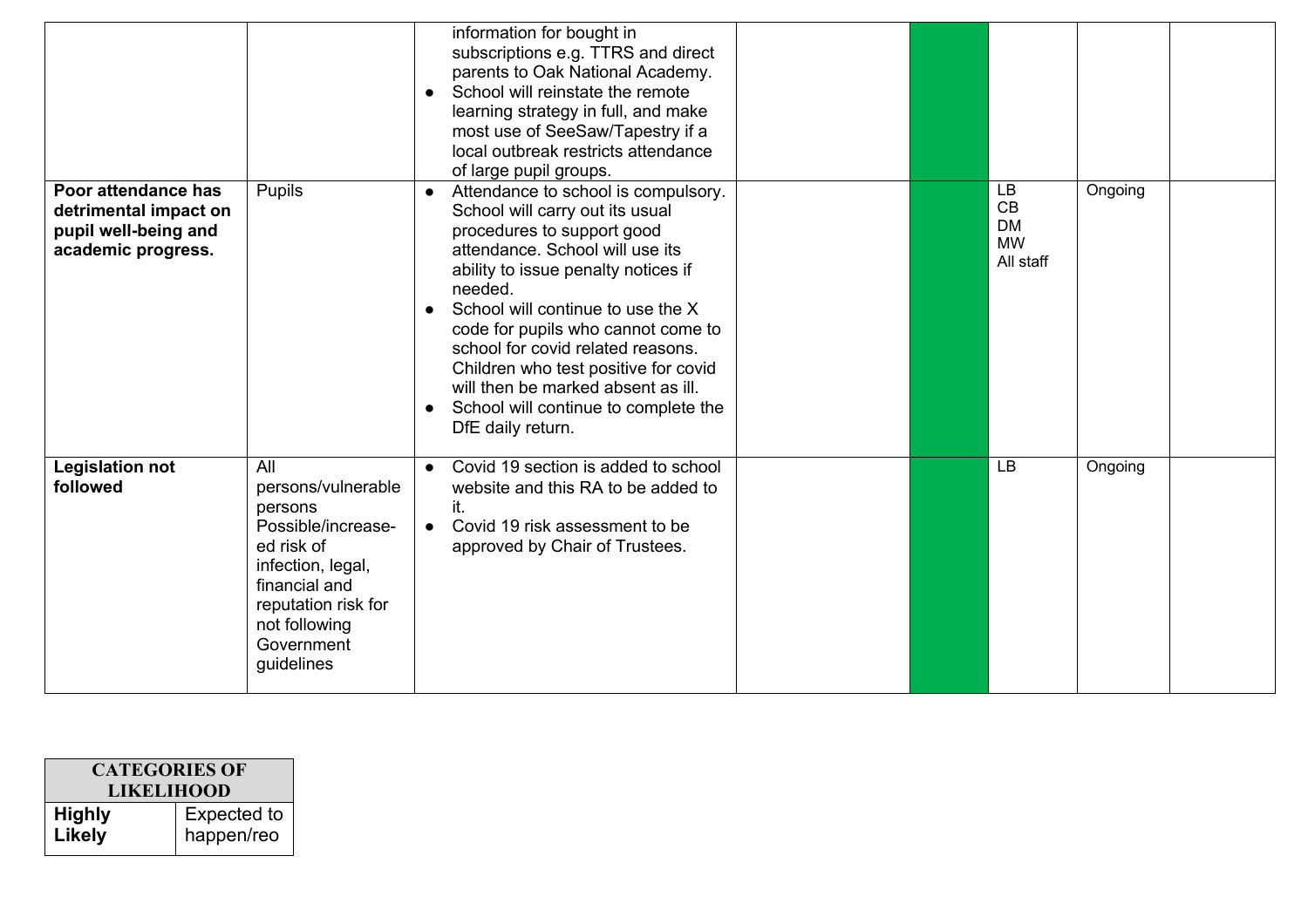|                      | ccur,            |
|----------------------|------------------|
|                      | possibly         |
|                      | frequently.      |
| <b>Possible</b>      | Might            |
|                      | happen/reo       |
|                      | ccur at          |
|                      | some time        |
|                      | depends on       |
|                      | circumstanc      |
|                      | es.              |
| Unlikely             | Not              |
|                      | expected to      |
|                      | happen/reo       |
|                      | ccur but         |
|                      | possible in      |
|                      | certain          |
|                      | circumstanc      |
|                      | es.              |
| Very                 | Would only       |
| Unlikely             | occur in         |
|                      | very             |
|                      | exceptional      |
|                      | circumstanc      |
|                      | es.              |
| <b>CATEGORIES OF</b> |                  |
| <b>CONSEQUENCE</b>   |                  |
| <b>SEVERITY</b>      |                  |
| Catastrophi          | Incident         |
| C                    | could result     |
|                      | in <u>one or</u> |
|                      | more             |
|                      | fatalities.      |
| Major                | Major injury     |
|                      | resulting in     |
|                      | incapacity,      |
|                      | hospitalisati    |
|                      | on $>24$         |
|                      | hours.           |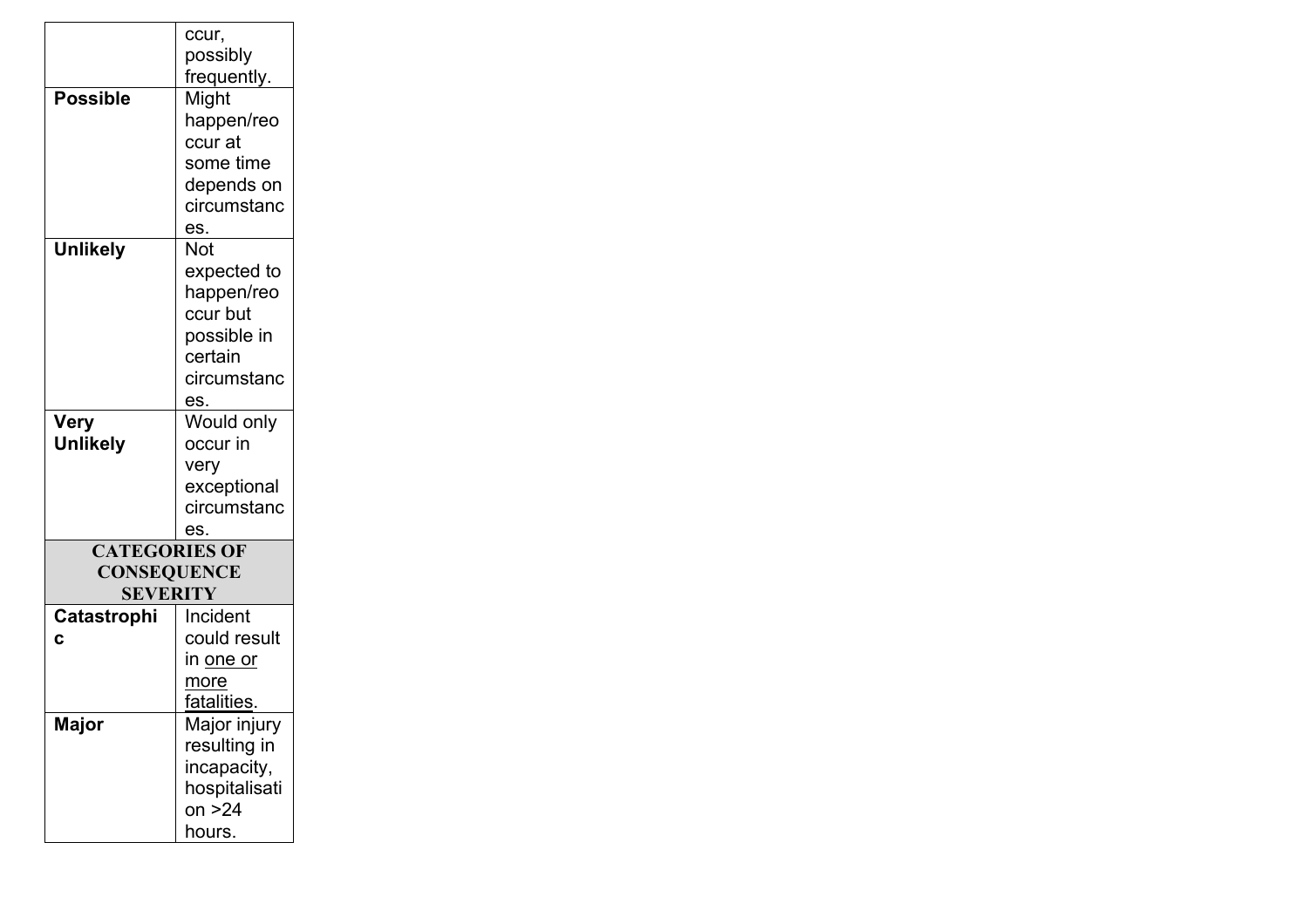| <b>Significant</b> | Injury<br>requires             |                    |                 |                                |
|--------------------|--------------------------------|--------------------|-----------------|--------------------------------|
|                    | attention of                   |                    |                 |                                |
|                    | a Doctor or                    |                    |                 |                                |
|                    | Hospital                       |                    |                 |                                |
|                    | treatment                      |                    |                 |                                |
|                    | <b>or</b>                      |                    |                 |                                |
|                    | hospitalisati                  |                    |                 |                                |
|                    | on $<$ 24                      |                    |                 |                                |
|                    | hours.                         |                    |                 |                                |
| <b>Minor</b>       | Small cut,                     |                    |                 |                                |
|                    | bruise,                        |                    |                 |                                |
|                    | abrasion,                      |                    |                 |                                |
|                    | basic first                    |                    |                 |                                |
|                    | aid                            |                    |                 |                                |
|                    | treatment                      |                    |                 |                                |
|                    | provided.                      |                    |                 |                                |
| <b>Negligible</b>  | Some                           |                    |                 |                                |
|                    | discomfort,                    |                    |                 |                                |
|                    | self help.                     |                    |                 |                                |
|                    | <b>No</b>                      |                    |                 |                                |
|                    | treatment                      |                    |                 |                                |
|                    | required.                      |                    |                 |                                |
|                    |                                | <b>RISK RATING</b> |                 |                                |
|                    | <b>Highly</b><br><b>Likely</b> | <b>Possible</b>    | <b>Unlikely</b> | <b>Very</b><br><b>Unlikely</b> |
| Catastrophi<br>C   | $\blacktriangle$               | $\blacktriangle$   | B               | E                              |
| <b>Major</b>       | А                              | B                  | $\mathbf C$     | E                              |
| Significant        | B                              | $\mathbf C$        | D               | E                              |
| <b>Minor</b>       | $\mathbf C$                    | D                  | E               | E                              |